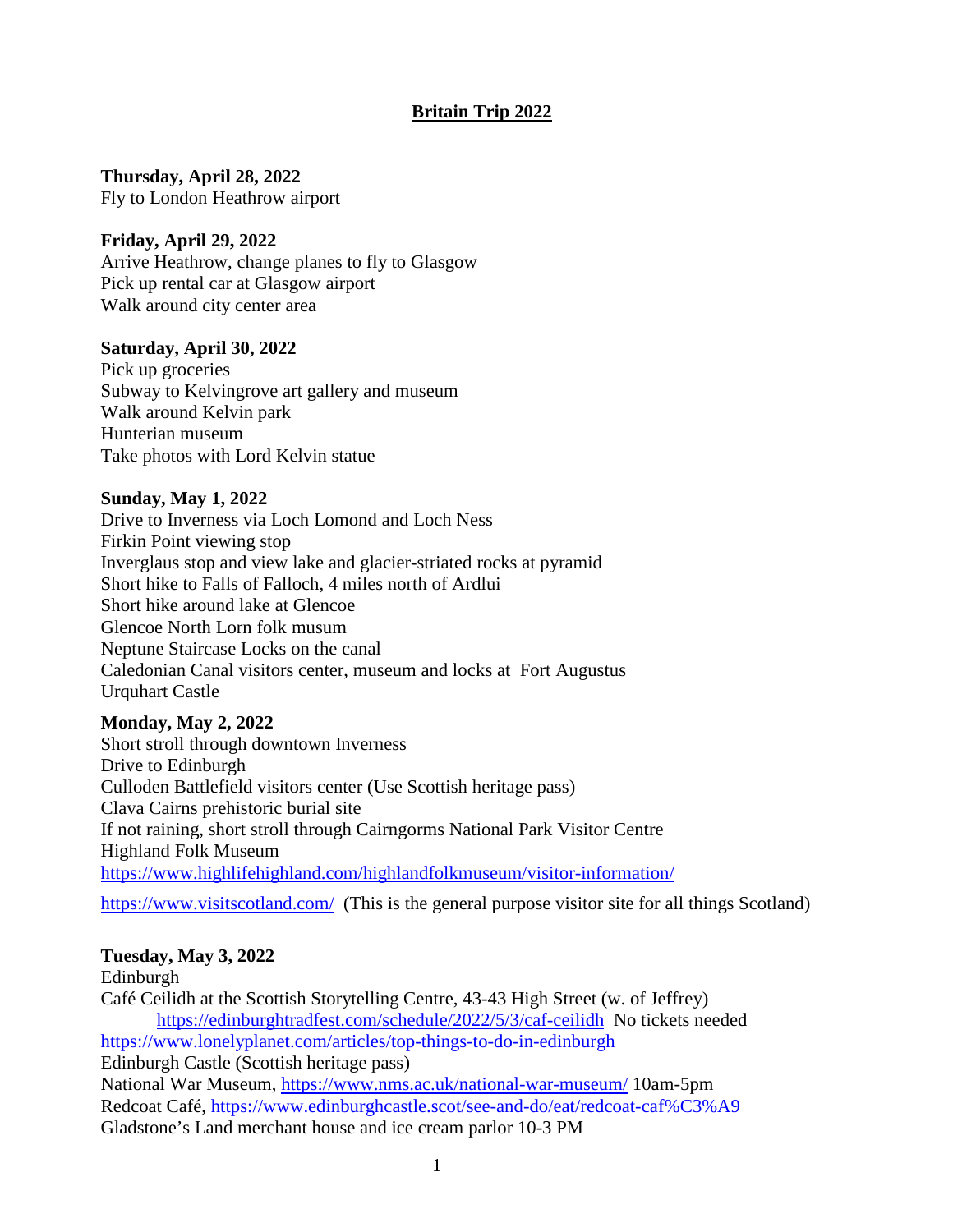National Museum of Scotland, Chambers St (2 blocks S. of Royal Mile), open 10am-5pm https://www.nms.ac.uk/national-museum-of-scotland/

> https://www.nms.ac.uk/national-museum-of-scotland/things-to-see-and-do/top-10 things-to-see-and-do/ Dolly the sheep is in the Explore gallery

Greyfriars Bobby is across the street from the museum (to the west)

St Giles' Cathedral, High St, open 10am-6pm.

https://stgilescathedral.org.uk/

There is a statue of Adam Smith just east of the Cathedral. https://www.adamsmith.org/the-adamsmith-statue

Shopping areas on Princes and George streets

# **Wednesday, May 4, 2022**

 $Edinburgh - new town sights$ Edinburgh Zoo Culross (quaint town on north side of harbor) Falkirk Wheel

# **Thursday, May 5, 2022**

Drive to Lake District via Hadrian's Wall (English heritage pass for wall) Lake District Information: https://www.visitcumbria.com/

Detour for Hadrian's wall: 35 minutes drive east of Carlisle these sites are 5 minutes apart

Housesteads Roman Fort

https://www.nationaltrust.org.uk/hadrians-wall-and-housesteads-fort

Vindolandia Roman fort and museum

https://www.vindolanda.com/

Birdoswald Roman Fort (English heritage ticket) https://www.english-heritage.org.uk/visit/places/birdoswald-roman-fort-hadrians-wall/ Banks East Turret (English heritage ticket)

https://www.english-heritage.org.uk/visit/places/banks-east-turret-hadrians-wall/

Castlerigg Stone Circle (baby Stonehenge), Castle Lane, Underskiddaw, Keswick, Cumbria. On A66 shortly before Keswick, take Burns exit to Old Coach Road. what3 words

///deodorant.pinks.pounce

https://www.english-heritage.org.uk/visit/places/castlerigg-stone-circle/ https://www.keswick.org/explore/not-to-miss/castlerigg-stone-circle

Keswick Information Center for the lake district. Moot Hall on Market Square in downtown, between the two WCs marked on map. Looks like a church in the middle of the street. ///pothole.heave.birthdays

Stock Ghyll Force Waterfall, 6 Stockghyll Ln, Ambleside. In Ambelside while on Rydall Rd, instead of turning right to stay on A591 south, go straight to Stockghyll Ln to the falls. https://www.visitcumbria.com/amb/stock-ghyll-force/ https://thirdeyetraveller.com/stock-ghyll-force-waterfall-ambleside-guide/

# **Friday, May 6, 2022**

Drive from Lake district to Yorkshire dales

On the way to Yorkshire, stop on A684 at Sedbergh visitors center and bookshop, 72 Main Street, n. side of street just before it merges back into A684. Look for green "i" sign next to open square area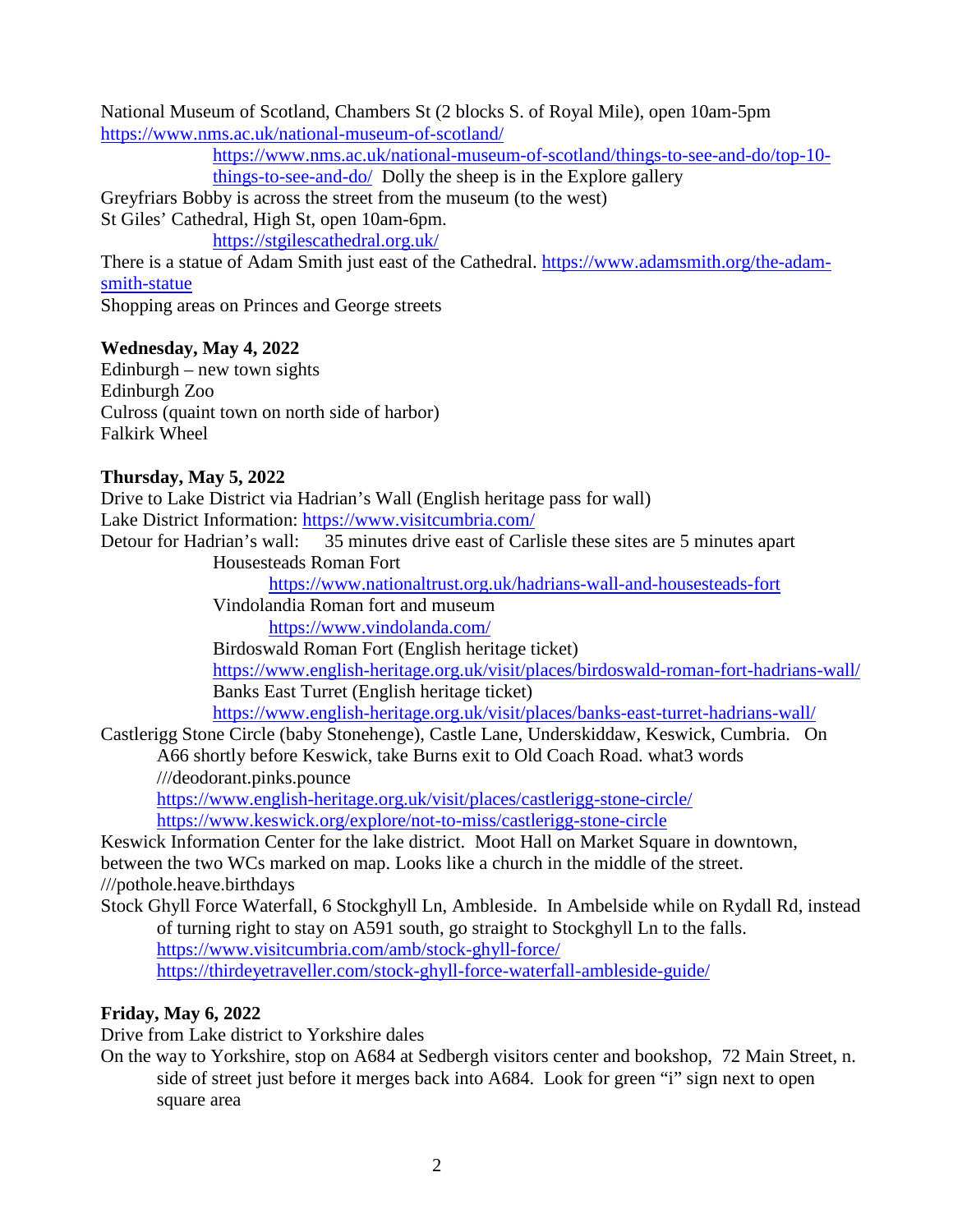Just outside of Sedbergh, also stop at Farfeld Mill Arts and Heritage Center, one mile east of the town of Sedbergh https://www.farfieldmill.org/ (5 miles east of M6). Open 10:30 – 4. Look for brown signs pointing to Farfield Mill.

Cute towns and villages – check for market days https://www.yorkshiredales.org.uk/place/towns-and-villages/

Things to see in Hawes:

Hadraw Force Waterfall, just behind Green Dragon Inn on Bellow Hill Rd. Just before A684 turns right to go into Hawes, go straight onto Bellow Hill for about 1km. https://www.world-of-waterfalls.com/waterfalls/europe-hardraw-force/ http://www.hardrawforce.com/waterfall.html

Wensleydale Creamery, Gayle Ln, Wensleydale, Hawes. Cheese! Gayle Ln is just south of A684 and becomes B6160. https://www.wensleydale.co.uk/

## **Saturday, May 7, 2022**

Yorkshire dales Courtyard Dairy, west of Settle Skipton Castle, The Bailey, Skipton. Opens 10am.

https://www.skiptoncastle.co.uk/ // https://www.skiptoncastle.co.uk/your-visit.asp https://fareharbor.com/embeds/book/skiptoncastle/items/?flow=415053&fullitems=yes (booking)

Malham Cove. Short hike.

### **Sunday, May 8, 2022**

Drive to Llandudno in northwest Wales Pontcysyllte Aqueduct and Trevor Basin (visitors center daily 10 AM – 4 PM) https://canalrivertrust.org.uk/places-to-visit/pontcysyllte-aqueduct-world-heritage-site List of attractions http://www.attractions.walesdirectory.co.uk/Llandudno\_Map.htm Llandudno Tourist Information Centre, Unit 26, Victoria Centre, Mostyn Street, Llandudno Open Mon- Sat 9:30 – 1, 2-5 PM Promenade and pier walk, https://www.llandudno.com/place/llandudno-promenade/ Conwy Castle and town walk. Nice view from the walls. https://cadw.gov.wales/visit/places-to-visit/conwy-castle#directions

Plas Mawr Elizabethan townhouse in Conwy

### **Monday, May 9, 2022**

Llandudo, northwest Wales Inside Snowdonia https://www.visitsnowdonia.info/ Pretty villages to explore Beddgelert, Carnarfon https://www.beddgelerttourism.com/Map-Of-Area/ Tourist Info Center, Canolfan Hebog, Beddgelert 9:30 – 12:30, 1:30 – 4:30 Betws-y-coed https://www.visitbetwsycoed.co.uk/ Tourist Info Center Royal Oak Stables, Betws-y-Coed, 9:30 – 12:30, 1:30 – 4:30

National Slate Museum in Gwynedd, open 10-5 https://museum.wales/slate/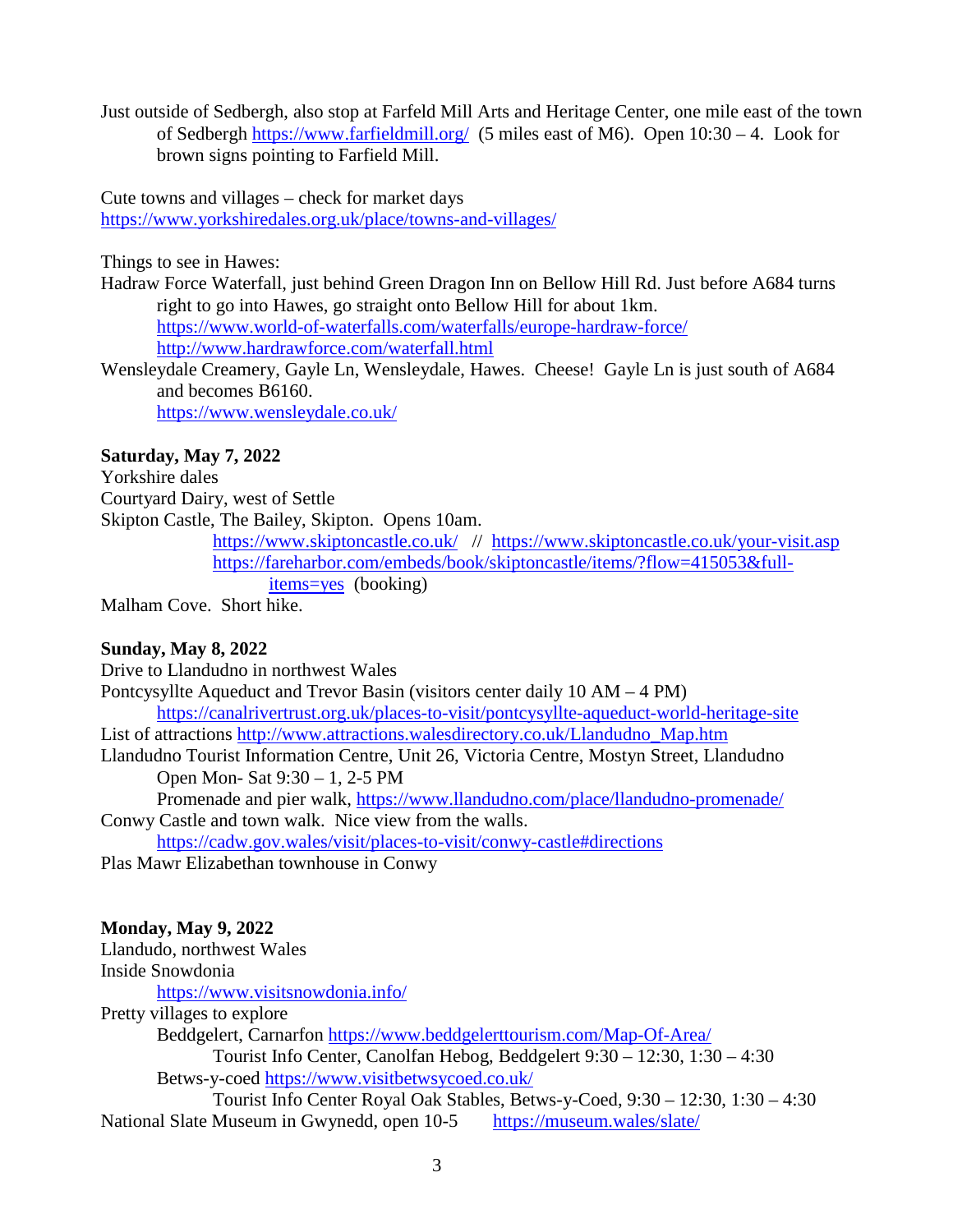## **Tuesday, May 10, 2022**

Llandudno, northwest Wales

Isle of Anglesey

Holyhead Maritime Museum

http://www.holyheadmaritimemuseum.co.uk/

Caer Gybi Roman Fortlet

https://cadw.gov.wales/visit/places-to-visit/caer-gybi-roman-fortlet#directions

Bryn Celli Ddu Burial Chamber

https://cadw.gov.wales/visit/places-to-visit/bryn-celli-ddu-burial-chamber#directions Caer y Twr

https://cadw.gov.wales/visit/places-to-visit/caer-y-twr#directions

Caernarfon Castle

https://cadw.gov.wales/visit/places-to-visit/caernarfon-castle#directions https://cadw.gov.wales/visit/places-to-visit/plas-mawr#directions Parys copper mountain walk and museum

# **Wednesday, May 11, 2022**

Drive to southeast Wales

Pont Minllyn

https://cadw.gov.wales/visit/places-to-visit/pont-minllyn#directions

on A470 near intersection with A458 near town of Mallwyd

- Offa's Dyke free one mile walk from car park, can get muddy https://www.english-heritage.org.uk/visit/places/offas-dyke/
- Offa's Dyke preserved section western slope of Llanfair Hill, 1.4 km SW of Burfield, 3 KM NW of Treverward https://historicengland.org.uk/listing/the-list/list-entry/1020902

Road atlas page 93, grid C6 at red dot. 1 km south of B4368, 1 mile w. of Clun

Offa's Dyke Visitors center

Blaenavon Ironworks

https://en.wikipedia.org/wiki/Blaenavon\_Ironworks

# **Thursday, May 12, 2022**

Drive from southeast Wales to Bath

Bath tourist office https://visitbath.co.uk/

Bath official visitor guide 2021 https://issuu.com/visitbristol/docs/bath\_visitor\_guide - 2021 Things to see in Bath:

https://visitbath.co.uk/blog/read/2019/11/top-ten-things-to-do-in-bath-b36 https://www.planetware.com/tourist-attractions-/bath-eng-av-bath.htm https://traveladdicts.net/things-to-do-in-bath-england/

Going from City Centre counterclockwise to the north (see map p. 246 of Lonely Planet Book):

Roman Baths Museum, which includes the original, Roman-era baths and temple https://www.romanbaths.co.uk/

Bath Abbey, a majestic Anglican church. https://www.bathabbey.org/

Pulteney Bridge (there are shops), https://bath.co.uk/attractions/pulteney-bridge

Jane Austen Centre, 40 Gay St

The Circus (walk around it) (walk north on Gay St from Jane Austen)

If time, The Fine Cheese Company, 29-31 Walcot St. https://www.finecheese.co.uk/bath-shop